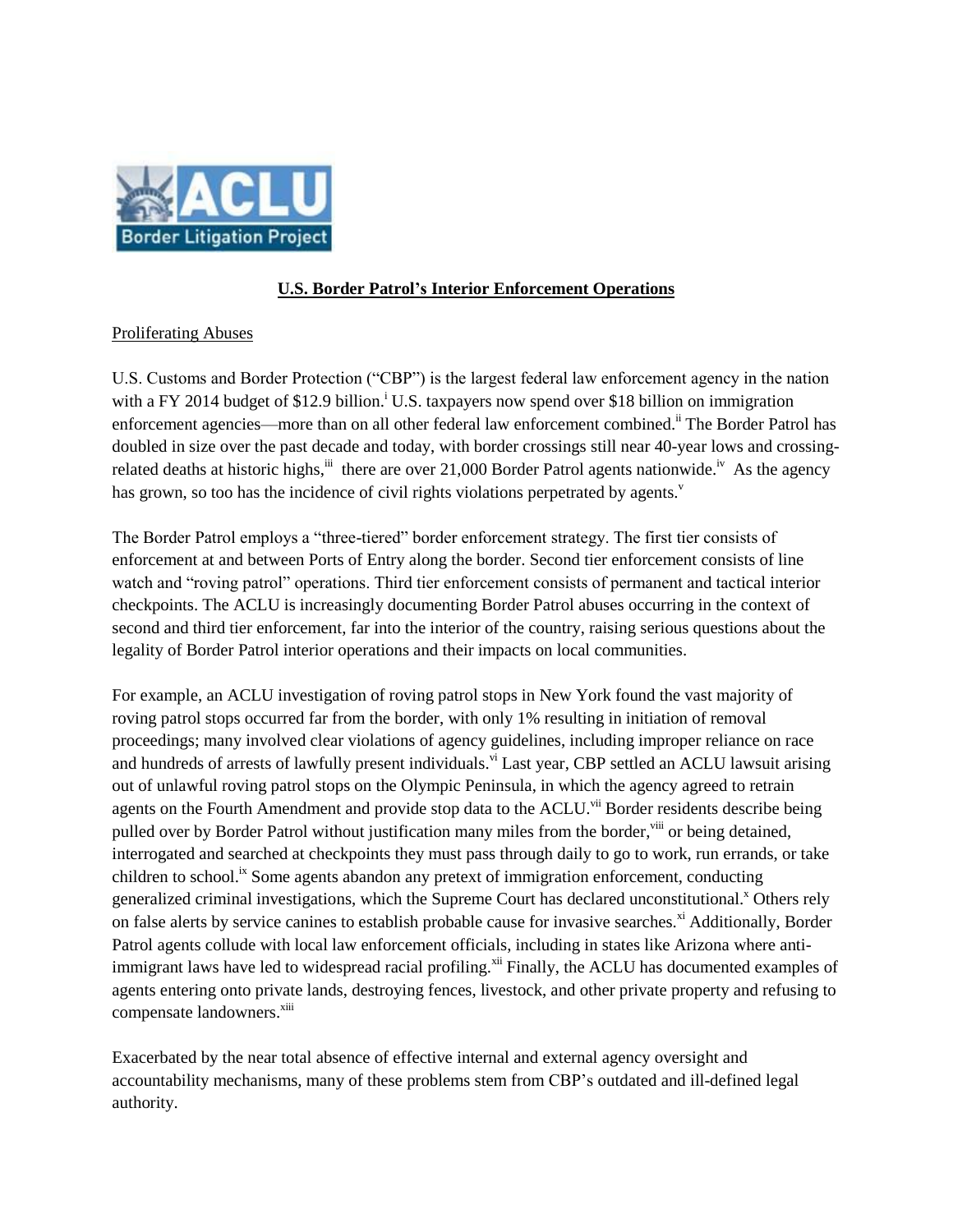## The "100 Mile Zone"

In1946, revisions to the Immigration and Nationality Act (INA) granted extra-constitutional authority to CBP (then INS) to search any vehicle for "aliens" within a "reasonable distance" of any external boundary of the U.S.<sup>xiv</sup> That distance was later defined in federal regulations —with no public comment or debate—as 100 miles.<sup>xv</sup> That area now encompasses roughly two-thirds of the U.S. population, nine of the ten largest cities, and the entirety of ten states. At the time those regulations were issued, the Border Patrol was comprised of fewer than 1,100 agents; today, there are over 21,000. The INA also gives CBP authority to enter private lands within 25 miles of the border for purposes of preventing unlawful entries.<sup>xvi</sup>

The Supreme Court has since recognized the 100 miles regulation as a geographical limitation on the operational authority of CBP agents: "The only formal limitation on that discretion [to stop vehicles] appears to be the administrative regulation defining the term 'reasonable distance'…to mean within 100 air miles from the border."xvii Nonetheless, while federal courts have expressed both skepticism and unease with Border Patrol operations extending 100 miles into the interior,<sup>xviii</sup> the Fifth and Tenth Circuit Courts of Appeals have disregarded Supreme Court guidance and the federal regulations entirely, repeatedly holding that Border Patrol *does* have authority to conduct vehicle stops more than 100 miles from the border. ${}^{xix}$ 

Federal court decisions are also inconsistent with regard to the appropriate *scope* of interior Border Patrol stops, both within and outside of the 100 mile zone. In the Ninth Circuit, for example, district courts have held that Border Patrol may refer motorists to checkpoint secondary inspection areas upon a "minimal" showing of suspicion<sup>xx</sup>—in effect, for virtually any reason whatsoever—while other courts have held that "reasonable suspicion" of criminal wrongdoing—still a very low standard—is required for nonimmigration-related checkpoint inquiries.<sup>xxi</sup> Agents frequently overstep the limits of their authority, undermining the Supreme Court's prohibition on general crime control checkpoints, and federal courts and agents alike have struggled to apply the Supreme Court's vague prescription that Border Patrol checkpoints stops consist only of "a brief question or two and possibly the production of a document evidencing a right to be in the United States." As a result, residents' experiences at checkpoints bear little resemblance to those envisioned by the Supreme Court almost 40 years ago, when the Border Patrol was less than one tenth its current size.<sup>xxii</sup>

For its part, the Border Patrol routinely rejects any geographic limitation on agents' authority, stopping motorists at checkpoints and in roving patrols sometimes hundreds of miles into the interior of the country, approaching pedestrians on city streets and on public transportation, as well as on private property both within and beyond the 25 mile limit.<sup>xxiii</sup> Furthermore, agents routinely ignore or misunderstand the limits of their legal authority in the course of individual stops, resulting in rights violations of innocent residents. These problems are clearly exacerbated by inadequate training. For example, agents at Arizona checkpoints are given pocket-sized cards that provide minimal, misleading guidance about their legal authority. Among other omissions, the cards do not specify that, by law, questioning must be confined to a "limited inquiry into residence status" or that searches must be based on probable cause. The Border Patrol itself acknowledges that, in order to achieve rapid growth in recent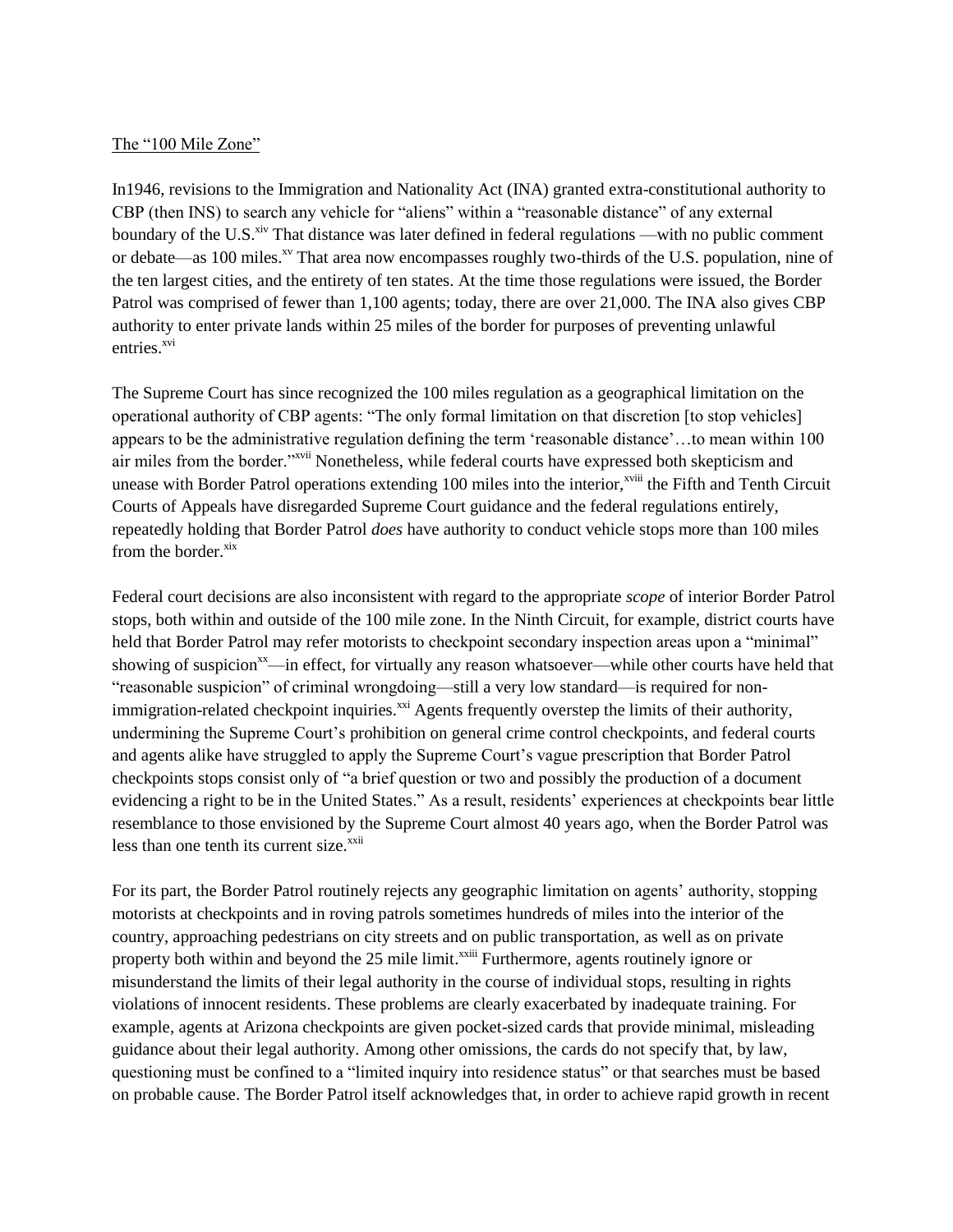years the agency watered down training and hiring standards.<sup>xxiv</sup> The DHS Office of Inspector General recently concluded that Border Patrol agents do not understand the agency's use-of-force policies,<sup>xxv</sup> and the same problem clearly extends to interior enforcement as well.

## Absence of Information

 $\overline{\phantom{a}}$ 

Congress and the American public currently know very little about the day-to-day interior enforcement operations of the largest law enforcement agency in the country, and internal agency oversight is almost nonexistent.<sup>xxvi</sup> In 2009, the GAO was asked to study Border Patrol "checkpoint performance" and "performance measures," as well as the "impact of checkpoint operations on nearby communities."<sup>xxvii</sup> The GAO found numerous problems, including "information gaps and reporting issues [that] have hindered public accountability, and inconsistent data collection and entry [that] have hindered management's ability to monitor the need for program improvement."xxviii The GAO noted that Border Patrol was not using performance measures to evaluate "the extent that checkpoint operations affect quality of life in surrounding communities."<sup>xxix</sup> The GAO's inquiry into community impact, however, was itself fairly narrow: the GAO did not, for example, consider residents' experiences at checkpoints, or raise any civil rights or civil liberties concerns related to checkpoint operations. The GAO's review of Border Patrol's use of service canines did not consider the ways in which the agency addresses or fails to address false alerts. The report concluded that residents who responded to GAO's request for input "generally supported" local checkpoint operations, though some expressed concern regarding property damage caused by individuals circumventing the checkpoints.<sup>xxx</sup>

By contrast, the ACLU receives frequent checkpoint-related complaints and one Arizona community is now petitioning for the removal of one of three local checkpoints, citing ongoing rights violations and harassment by agents, as well as harm to property values, tourism, and quality of life resulting from checkpoint operations (a University of Arizona study revealed that local property values are negatively impacted by the I-19 checkpoint, as the GAO's review merely implied).<sup>xxxi</sup> Border Patrol has attempted to thwart local residents' efforts to peacefully observe and monitor checkpoint interactions.<sup>xxxii</sup>

The GAO's report was issued five years ago—the last time the federal government independently reviewed any aspect of Border Patrol interior operations. That report, and a 2005<sup>xxxiii</sup> GAO report also concentrating on "checkpoint performance" constitute the *only* federal review of CBP second and third tier enforcement operations over the past decade, a period in which the Border Patrol has nearly doubled in size. The Border Patrol generally does not document its encounters—including unlawful searches and seizures—with residents *not* resulting in arrest, and even basic information, such as the current number and location of Border Patrol checkpoints is not publicly available.<sup>xxxiv</sup> The ACLU has submitted additional FOIA requests to DHS to obtain additional data from Border Patrol interior enforcement operations (though we anticipate litigation will be required to obtain stop data and other key information). What is already clear, however, is that Border Patrol interior enforcement operations regularly result in civil rights violations of innocent residents.

i *See* DEP'T OF HOMELAND SEC., FY 2014 BUDGET IN BRIEF, 6 (2013), *available at*  [http://www.dhs.gov/sites/default/files/publications/MGMT/FY%202014%20BIB%20-%20FINAL%20-](http://www.dhs.gov/sites/default/files/publications/MGMT/FY%202014%20BIB%20-%20FINAL%20-508%20Formatted%20%284%29.pdf) [508%20Formatted%20%284%29.pdf.](http://www.dhs.gov/sites/default/files/publications/MGMT/FY%202014%20BIB%20-%20FINAL%20-508%20Formatted%20%284%29.pdf)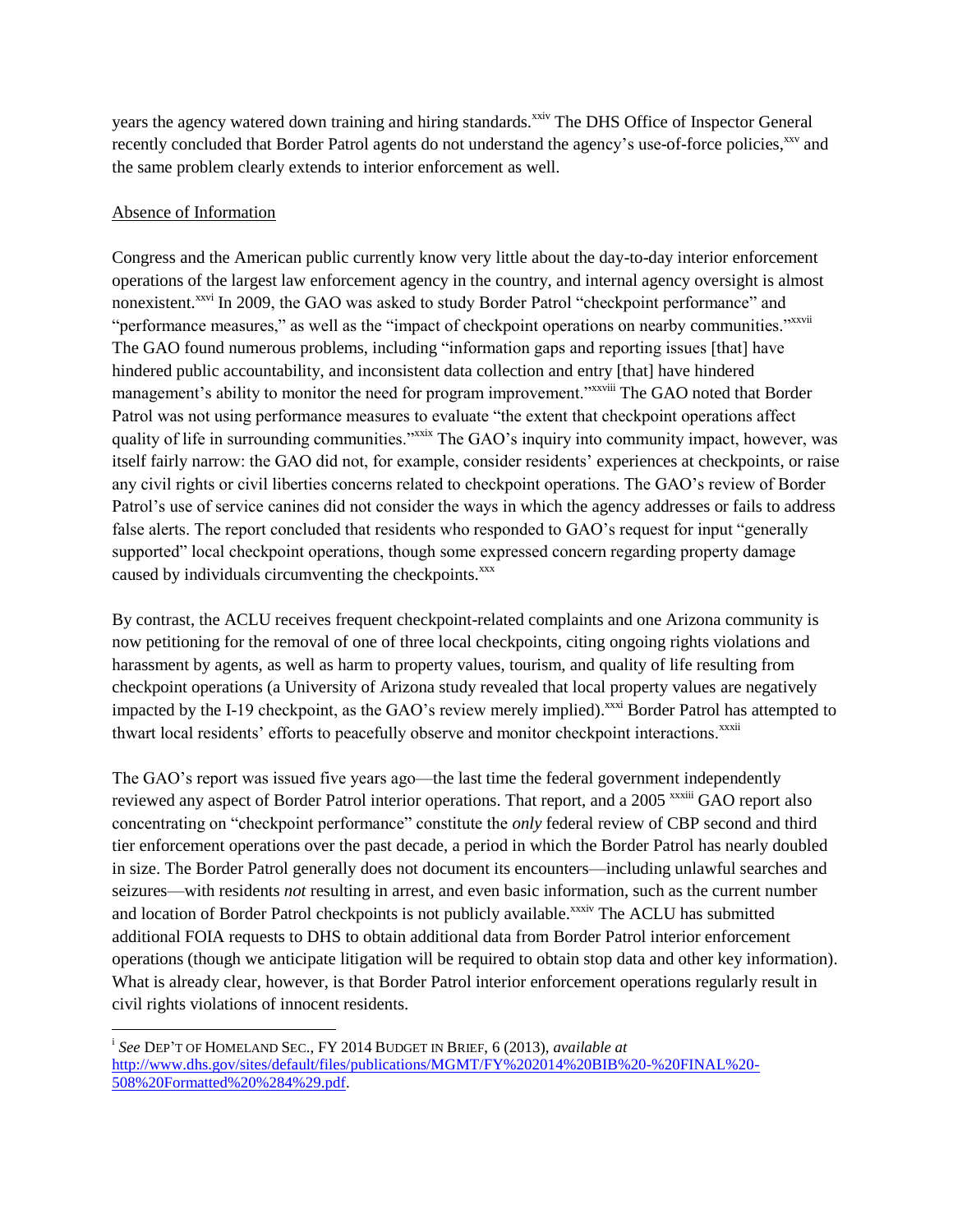ii *See* Meissner, Doris, *et al*., IMMIGRATION ENFORCEMENT IN THE UNITED STATES: THE RISE OF A FORMIDABLE MACHINERY, MIGRATION POLICY INSTITUTE, (Jan. 2013), *available at*

[http://www.migrationpolicy.org/pubs/enforcementpillars.pdf.](http://www.migrationpolicy.org/pubs/enforcementpillars.pdf)

 $\overline{\phantom{a}}$ 

iii *See* Bob Ortega, *Border Apprehensions Up, But Still Near Historic Lows*, ARIZONA REPUBLIC, Jun. 3, 2013 *available at* <http://www.azcentral.com/news/politics/articles/20130531mexico-border-apprehensions-up.html>

iv *See* UNITED STATES BORDER PATROL, BORDER PATROL AGENT STAFFING BY FISCAL YEAR (Oct. 1 through Sept. 30), *available at*

http://www.cbp.gov/linkhandler/cgov/border\_security/border\_patrol/usbp\_statistics/usbp\_fy13\_stats/usbp\_staffing [stats.ctt/usbp\\_staffing\\_stats.pdf](http://www.cbp.gov/linkhandler/cgov/border_security/border_patrol/usbp_statistics/usbp_fy13_stats/usbp_staffing_stats.ctt/usbp_staffing_stats.pdf)

<sup>v</sup> From 2004-2011, complaints involving CBP nearly tripled, the majority involving excessive force and discrimination. *See* DEP'T OF HOMELAND SEC., OFFICE OF CIVIL RIGHTS AND CIVIL LIBERTIES, "DEPARTMENT-WIDE DATA ON COMPLAINTS RECEIVED," *available at http://www.dhs.gov/department-wide-data-complaints-received.* Given the many problems with DHS oversight and complaints system it is likely that incidents of abuse are substantially under-reported.

vi *See* NYCLU, JUSTICE DERAILED*,* (Nov. 2011), *available at* 

[http://www.nyclu.org/files/publications/NYCLU\\_justicederailedweb\\_0.pdf](http://www.nyclu.org/files/publications/NYCLU_justicederailedweb_0.pdf)

vii *See* Manuel Valdes, *ACLU, Immigrant Groups to Keep an Eye on U.S. Border Patrol After Profiling-case Win*, WASH. POST, Sept. 24, 013, *available at* [http://www.washingtonpost.com/politics/aclu-immigrant-groups-to-keep](http://www.washingtonpost.com/politics/aclu-immigrant-groups-to-keep-an-eye-on-us-border-patrol-after-profiling-case-win/2013/09/24/d400ae3a-2583-11e3-b75d-5b7f66349852_story.html)[an-eye-on-us-border-patrol-after-profiling-case-win/2013/09/24/d400ae3a-2583-11e3-b75d-](http://www.washingtonpost.com/politics/aclu-immigrant-groups-to-keep-an-eye-on-us-border-patrol-after-profiling-case-win/2013/09/24/d400ae3a-2583-11e3-b75d-5b7f66349852_story.html)[5b7f66349852\\_story.html](http://www.washingtonpost.com/politics/aclu-immigrant-groups-to-keep-an-eye-on-us-border-patrol-after-profiling-case-win/2013/09/24/d400ae3a-2583-11e3-b75d-5b7f66349852_story.html)

viii *See e.g.*, ACLU OF ARIZONA, COMPLAINT AND REQUEST FOR INVESTIGATION OF UNLAWFUL ROVING PATROL STOPS BY U.S. BORDER PATROL IN SOUTHERN ARIZONA INCLUDING UNLAWFUL SEARCH AND SEIZURE, RACIAL PROFILING, TRESPASSING, EXCESSIVE FORCE, AND DESTRUCTION OF PERSONAL PROPERTY, (Oct. 9, 2013) *available at*  [http://www.acluaz.org/sites/default/files/documents/ACLU%20AZ%20Complaint%20re%20CBP%20Roving%20P](http://www.acluaz.org/sites/default/files/documents/ACLU%20AZ%20Complaint%20re%20CBP%20Roving%20Patrols%20Oct%209%202013.pdf) [atrols%20Oct%209%202013.pdf](http://www.acluaz.org/sites/default/files/documents/ACLU%20AZ%20Complaint%20re%20CBP%20Roving%20Patrols%20Oct%209%202013.pdf)

ix *See* ACLU OF ARIZONA, COMPLAINT AND REQUEST FOR INVESTIGATION OF ABUSES AT U.S. BORDER PATROL INTERIOR CHECKPOINTS IN SOUTHERN ARIZONA, INCLUDING UNLAWFUL SEARCH AND SEIZURE, EXCESSIVE FORCE, AND RACIAL PROFILING ,( Jan. 15, 2014), *available at* 

[http://www.acluaz.org/sites/default/files/documents/ACLU%20AZ%20Complaint%20re%20CBP%20Checkpoints](http://www.acluaz.org/sites/default/files/documents/ACLU%20AZ%20Complaint%20re%20CBP%20Checkpoints%20%202014%2001%2015.pdf) [%20%202014%2001%2015.pdf](http://www.acluaz.org/sites/default/files/documents/ACLU%20AZ%20Complaint%20re%20CBP%20Checkpoints%20%202014%2001%2015.pdf)*.*

x *See City of Indianapolis v. Edmond*, 531 U.S. 32, 44 (2000).

<sup>xi</sup> In two-thirds of the checkpoint encounters documented in our Jan. 15 complaint, Border Patrol service canines falsely "alerted" in the absence of contraband. The ACLU recently filed a lawsuit on behalf of a U.S. citizen subjected to a strip search, multiple genital and cavity searches, a forced bowel movement, an X-ray, and a CT scan following a similar false alert by a CBP service canine. *See Jane Doe v. El Paso County Hospital District, et al.*, No. 3:13-CV-00406-DB (W.D.Tex. *filed* Dec. 18, 2013); Complaint *available at* [http://www.aclu-nm.org/wp](http://www.aclu-nm.org/wp-content/uploads/2013/12/Complaint-Jane-Doe-v-Various-Defendants-12-18-13.pdf)[content/uploads/2013/12/Complaint-Jane-Doe-v-Various-Defendants-12-18-13.pdf](http://www.aclu-nm.org/wp-content/uploads/2013/12/Complaint-Jane-Doe-v-Various-Defendants-12-18-13.pdf)

xii *See* PRESS RELEASE, ACLU CHALLENGES THE IMPLEMENTATION OF SECTION 2(B) OF SB 1070 IN ARIZONA *(*Nov. 12, 2013), *available at* <http://www.acluaz.org/issues/immigrant-rights/2013-11/4272>

xiii *See also* Michel Marizco, *Living Life Under Federal Watch On The Border*, NPR, Aug. 5, 2013, *available at* <http://www.fronterasdesk.org/content/living-life-under-federal-watch-border>

xiv *See* 8 U.S.C. § 1357(a)(3)

xv *See* 8 C.F.R. § 287.1(b). The Justice Department published regulations defining "reasonable distance" as 100 miles in 1957. *See* Field Officers: Powers and Duties, 22 Fed. Reg., 236, 9808–09 (Dec. 6, 1957) (to be codified at C.F.R. § 287). There is no public history to indicate *why* the Justice Department chose 100 miles as the "reasonable distance" from the border. It may have been that 100 miles had historically been considered a "reasonable" distance in the context of various discovery issues under federal law. *See, e.g.*, 10 U.S.C. § 849; FED. R. CRIM. P. 7; FED. R. CIV. P. 45.

xvi *See* 8 U.S.C. § 1357(a)(3).

xvii *United States v. Brignoni-Ponce*, 422 U.S. 873, 882–883 (1975); *see also U.S. v. Peltier*, 422 U.S. 531, 539-40 (1975) ("The Border Patrol agents who stopped and searched respondent's automobile were acting pursuant to  $§287(a)(3)$  of the Immigration and Nationality Act of 1952 ... Pursuant to this statutory authorization, regulations were promulgated fixing the 'reasonable distance' as specified in  $\S 287(a)(3)$  at '100 air miles from any external boundary of the United States.'") (internal citations omitted).

xviii *See, e.g.*, *United States v. Gabriel*, 405 F.Supp.2d 50, 59 (D. Maine 2005).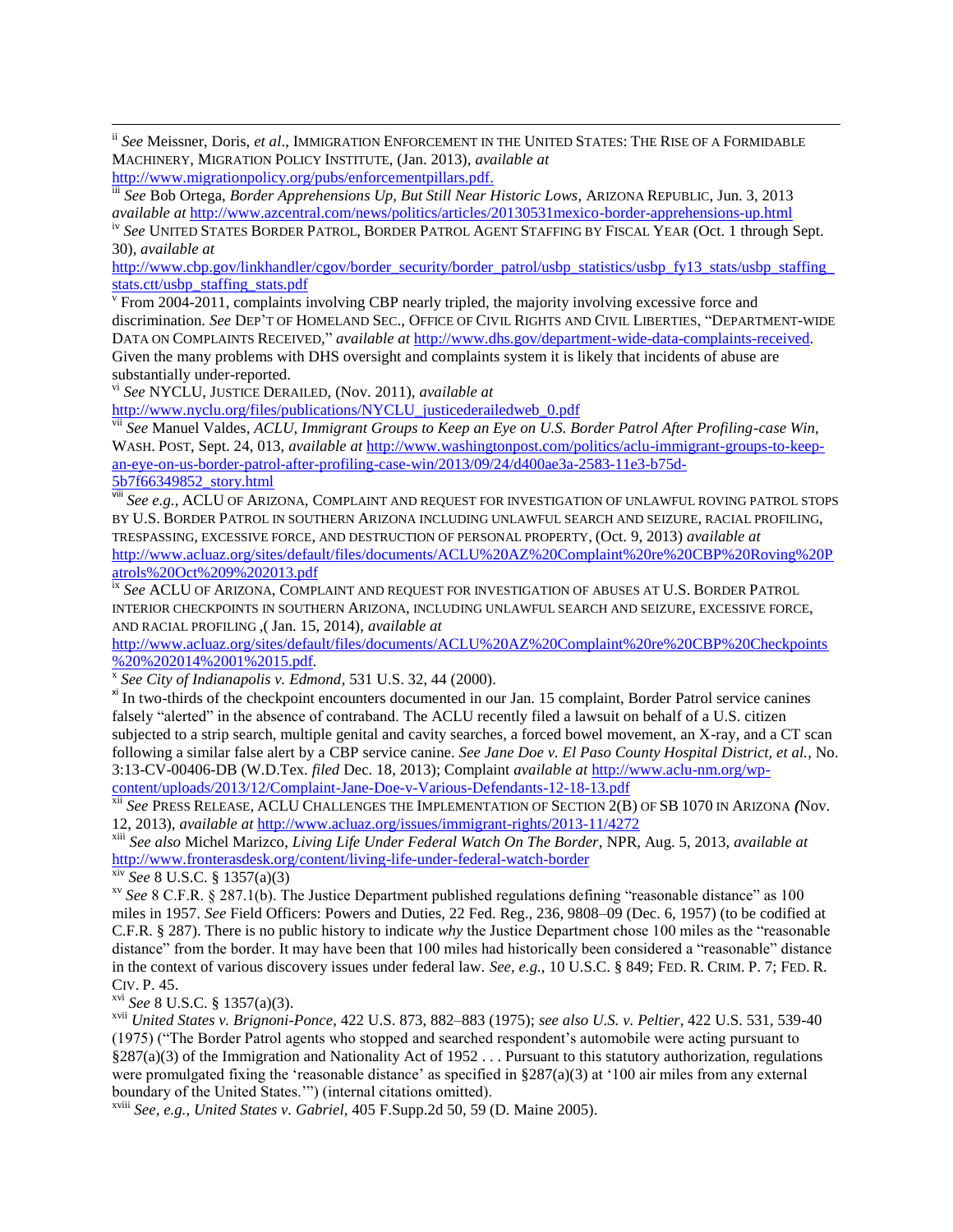xix *See e.g.*, *United States v. Pacheco-Espinosa*, 121 Fed. Appx. 352, 256–57 (10th Cir. 2005) ("Current regulations interpret "reasonable distance" as 100 air miles from the border. The Tenth Circuit has nevertheless held that the regulation does not foreclose searches beyond that limit…this Court determines that the approximately 120-mile distance in which Defendant was stopped was a reasonable distance from the border.") (citations omitted); *United States v. Orozco*, 191 F.3d 578, 584 (5th Cir. 1999) (Dennis, J., dissenting) ("As I read *Brignoni-Ponce,* the Supreme Court's authorization of roving Border Patrol stops on the basis of reasonable suspicion is limited to such stops within the 100 mile border zone created by [8 U.S.C. § 1357\(a\)\(3\)](https://web2.westlaw.com/find/default.wl?mt=WLIGeneralSubscription&db=1000546&rs=WLW14.01&docname=8USCAS1357&rp=%2ffind%2fdefault.wl&findtype=L&ordoc=1999221909&tc=-1&vr=2.0&fn=_top&sv=Split&tf=-1&referencepositiontype=T&pbc=E6CFC076&referenceposition=SP%3b28cc0000ccca6&utid=1) and [8 C.F.R. § 287.1.](https://web2.westlaw.com/find/default.wl?mt=WLIGeneralSubscription&db=1000547&rs=WLW14.01&docname=8CFRS287.1&rp=%2ffind%2fdefault.wl&findtype=L&ordoc=1999221909&tc=-1&vr=2.0&fn=_top&sv=Split&tf=-1&pbc=E6CFC076&utid=1) It would be unreasonable to assume that the Supreme Court meant to dilute the protections of the Fourth Amendment so as to authorize the Border Patrol to make suspicion-based roving patrol stops anywhere in the United States. The Court's opinion indicates no such intention."); *United States v. Garcia*, 732 F.2d 1221, 1229 (5th Cir. 1984) (Tate, J., dissenting) ("Quite unfortunately, we have the opportunity only to review the successful guesses of these agents; we are never presented with the unconstitutionally intrusive stops of Hispanic residents and citizens that do not result in an arrest. Differentiating the United States from police states of past history and the present, our Constitution in its Fourth Amendment prohibition against unreasonable searches protects all our residents, whether middle-class and well-dressed or poor and disheveled, from arbitrary stop by governmental enforcement agents in our travel upon the highways of this nation.").

xx *See e.g.*, *United States v. Lewis,* [2011 WL 2692914 \(D.Ariz. July 12, 2011\).](https://web2.westlaw.com/find/default.wl?mt=73&db=0000999&tc=-1&rp=%2ffind%2fdefault.wl&findtype=Y&ordoc=2027420925&serialnum=2025648936&vr=2.0&fn=_top&sv=Split&tf=-1&pbc=E772B5F3&rs=WLW13.10)

xxi *See, e.g.*, *United States v. Ellis*, 330 F.3d 677, 680 (5th Cir. 2003).

xxii *United States v. Martinez-Fuerte*, 428 U.S. 543, 558 (1976).

 $\overline{\phantom{a}}$ 

xxiii *See, e.g.*, Todd Miller, *War on the Border*, NY TIMES, Aug. 18, 2013, *available at* 

[http://www.nytimes.com/2013/08/18/opinion/sunday/war-on-the-border.html?pagewanted=all&\\_r=0](http://www.nytimes.com/2013/08/18/opinion/sunday/war-on-the-border.html?pagewanted=all&_r=0) (describing checkpoint stop of Senator Patrick Leahy 125 miles from the border in New York state: "When Mr. Leahy asked what authority the agent had to detain him, the agent pointed to his gun and said, 'That's all the authority I need.'"); Michelle Garcia, *Securing the Border Imposes a Toll on Life in Texas*, AL JAZEERA AMERICA, Sept. 25, 2013, *available at* [http://america.aljazeera.com/articles/2013/9/25/living-under-thelawofbordersecurity.html#mainpar\\_](http://america.aljazeera.com/articles/2013/9/25/living-under-thelawofbordersecurity.html#mainpar_ adaptiveimage_0)  adaptive image  $\theta$  ("[W]hen it was pointed out that [Alice, Texas] sits more than 100 miles from the border, [a Border Patrol spokesman] explained that 'the law does not say that we cannot patrol. Our jurisdiction kinda changes.'"); *see also United States v. Venzor-Castillo*, 991 F.2d 634 (10th Cir. 1993) (finding Border Patrol lacked reasonable suspicion to stop and search vehicle 235 miles from the border); David Antón Armendáriz, *On the Border Patrol and Its Use of Illegal Roving Patrol Stops*, 14 SCHOLAR 553 (2012) (describing numerous roving patrol stops occurring more than 100 miles from the border).

xxiv *See* Greg Morgan, *Hiring Practices Questioned after Border Agent's Arrest*, SAN DIEGO UNION TRIBUNE, Apr. 1, 2011, *available at [http://www.utsandiego.com/news/2011/Apr/01/hiring-practices-questioned-after-border-agents](http://www.utsandiego.com/news/2011/Apr/01/hiring-practices-questioned-after-border-agents-ar/)*[ar/](http://www.utsandiego.com/news/2011/Apr/01/hiring-practices-questioned-after-border-agents-ar/) (quoting a Border Patrol representative, "Pretty much everyone was being pushed through because they needed the bodies.")

xxv *See* Brian Bennett, *Many Border Agents Don't Understand Use-Of-Force Rules, Report Says*, LA TIMES, Sept. 18, 2013, *available at* <http://articles.latimes.com/2013/sep/18/nation/la-na-nn-border-patrol-use-of-force-20130918> (An audit showed that many agents "do not understand use of force and the extent to which they may or may not use force.")

xxvi The agencies ostensibly responsible for CBP oversight, the DHS Office of Inspector General and Office for Civil Rights and Civil Liberties – each lacking in independence, enforcement authority, and internal transparency – have not kept pace with CBP's rapid growth. Overall, the combined budget of the OIG and CRCL accounted for less than .005 percent of the total DHS budget in FY 2011. *See* DEP'T OF HOMELAND SEC., OFFICE OF THE INSPECTOR GENERAL, FISCAL YEAR 2004 ANNUAL PERFORMANCE PLAN 6 (2004), *available at*

[http://www.oig.dhs.gov/assets/OIG\\_APP\\_FY04.pdf;](http://www.oig.dhs.gov/assets/OIG_APP_FY04.pdf) DEP'T OF HOMELAND SEC., FY 2014 BUDGET IN BRIEF, 6 (2013), *available at* [http://www.dhs.gov/sites/default/files/publications/MGMT/FY%202014%20BIB%20-](http://www.dhs.gov/sites/default/files/publications/MGMT/FY%202014%20BIB%20-%20FINAL%20-508%20Formatted%20%284%29.pdf)

[%20FINAL%20-508%20Formatted%20%284%29.pdf;](http://www.dhs.gov/sites/default/files/publications/MGMT/FY%202014%20BIB%20-%20FINAL%20-508%20Formatted%20%284%29.pdf) DEP'T OF HOMELAND SEC., OFFICE OF CIVIL RIGHTS AND CIVIL LIBERTIES, FISCAL YEAR 2011 AND ANNUAL REPORT TO CONGRESS, 6 (June 2012), *available at*  [http://www.dhs.gov/xlibrary/assets/crcl-annual-report-fy-2011-final.pdf.](http://www.dhs.gov/xlibrary/assets/crcl-annual-report-fy-2011-final.pdf) The ACLU is still awaiting a substantive response to a complaint filed with OIG and CRCL on April 26, 2012 on behalf of eleven individuals abused by agents at Ports of Entry. Unfortunately, the lack of attention by DHS and its agencies to these complaints is common.

xxvii *See* U.S. GOVERNMENT ACCOUNTABILITY OFFICE, REPORT TO CONGRESSIONAL REQUESTERS, BORDER PATROL: CHECKPOINTS CONTRIBUTE TO BORDER PATROL'S MISSION, BUT MORE CONSISTENT DATA COLLECTION AND